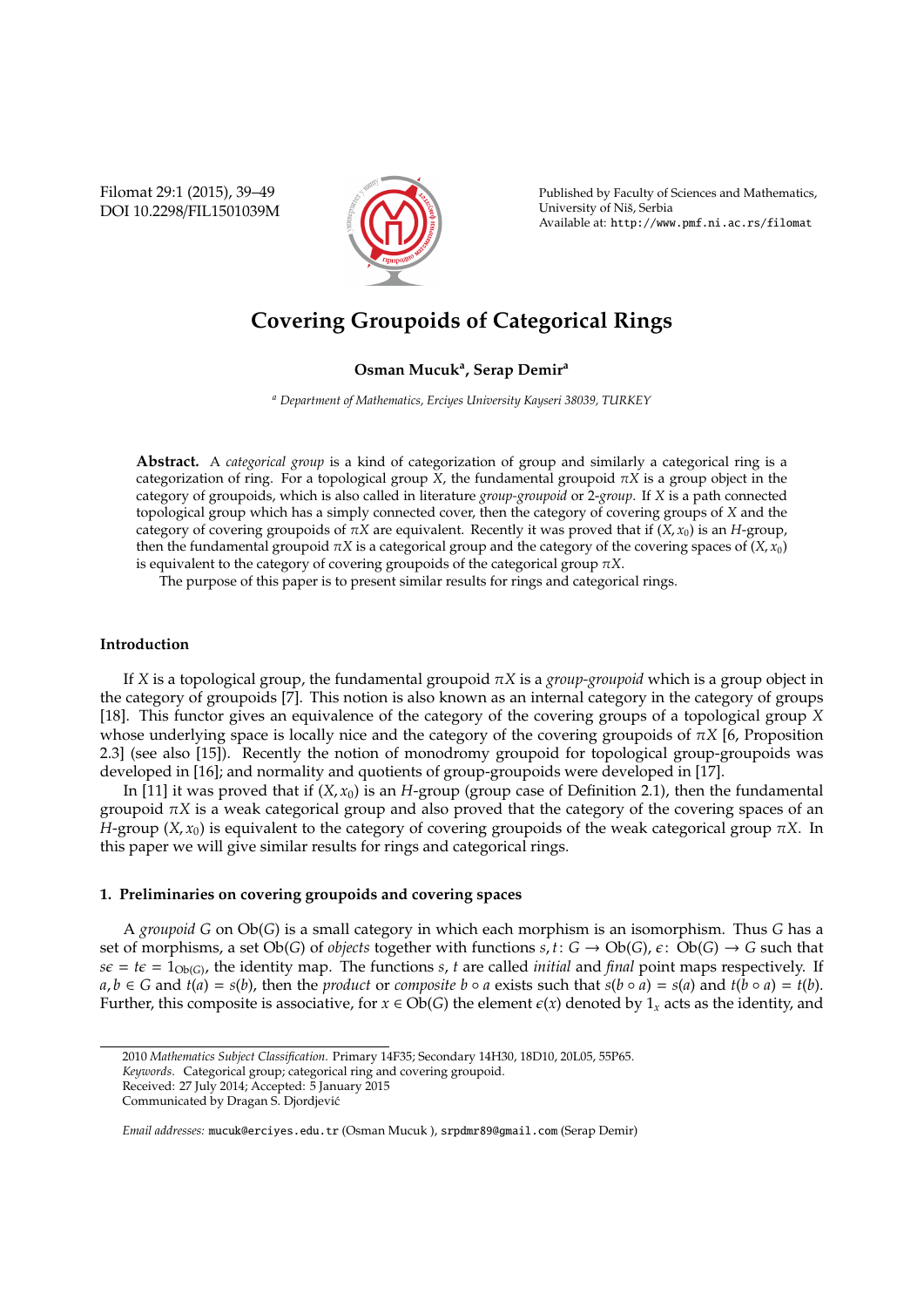each element *a* has an inverse  $a^{-1}$  such that  $s(a^{-1}) = t(a)$ ,  $t(a^{-1}) = s(a)$ ,  $a \circ a^{-1} = (\epsilon t)(a)$ ,  $a^{-1} \circ a = (\epsilon s)(a)$ . The map *G* → *G*, *a*  $\mapsto$  *a*<sup>-1</sup>, is called the *inversion*. So a group is a groupoid with only one object.

In a groupoid *G* for  $x, y \in Ob(G)$  we write  $G(x, y)$  for the set of all morphisms with initial point *x* and final point *y*. We say *G* is *connected* if for all  $x, y \in Ob(G)$ ,  $G(x, y)$  is not empty and *simply connected* if  $G(x, y)$ has only one morphism. For  $x \in Ob(G)$  we denote the star  $\{a \in G \mid s(a) = x\}$  of  $x$  by  $G_x$ . The set  $G(x, x)$  of all morphisms from *x* to *x* is a group, called *object group* at *x* and denoted by *G*(*x*).

Let *G* and *H* be groupoids. A *morphism* from *H* to *G* is a pair of maps  $\dot{f}: H \to G$  and  $O_f: Ob(H) \to Ob(G)$ such that  $s \circ f = O_f \circ s$ ,  $t \circ f = O_f \circ t$  and  $f(b \circ a) = f(b) \circ f(a)$  for all  $(b, a) \in H_s \times_t H$ . For such a morphism we simply write  $f: H \to G$ .

A morphism  $p: \widetilde{G} \to G$  of groupoids is called a *covering morphism* and  $\widetilde{G}$  a *covering groupoid* of *G* if for each  $\tilde{x} \in Ob(G)$  the restriction  $p_x: (G)_{\tilde{x}} \to G_{p(\tilde{x})}$  of *p* is bijective. A covering morphism  $p: G \to G$  is called *connected* if both *G* and *G* are connected.

For example if  $p: \widetilde{X} \to X$  is a covering map of topological spaces, then the induced morphism  $\pi p: \pi \widetilde{X} \to Y$  $\pi$ *X* of the fundamental groupoids is a covering morphism of groupoids.

A connected covering morphism  $p: \widetilde{G} \to G$  is called *universal* if  $\widetilde{G}$  covers every cover of *G*, i.e., if for every covering morphism  $q: \widetilde{H} \to G$  there is a unique morphism of groupoids  $\widetilde{p}: \widetilde{G} \to \widetilde{H}$  such that  $q\widetilde{p} = p$ (and hence  $\tilde{p}$  is also a covering morphism), this is equivalent to that for  $\tilde{x}$ ,  $\tilde{y} \in Ob(\tilde{G})$  the set  $\tilde{G}(\tilde{x}, \tilde{y})$  has not more than one element.

For any groupoid morphism  $p: \widetilde{G} \to G$  and an object  $\tilde{x}$  of  $\widetilde{G}$  we call the subgroup  $p(\widetilde{G}(\tilde{x}))$  of  $G(p\tilde{x})$  the *characteristic group* of *p* at  $\tilde{x}$ *.* 

If  $p: \widetilde{X} \to X$  is a covering map of topological spaces, then the induced morphism  $\pi p: \pi \widetilde{X} \to \pi X$  of fundamental groupoids is a covering morphism of groupoids [5, 10.2.1].

Let  $p: G \to G$  be a covering morphism of groupoids and  $q: H \to G$  a morphism of groupoids. If there exists a unique morphism  $\tilde{q}$ :  $\tilde{H} \to \tilde{G}$  such that  $q = p\tilde{q}$  we just say *q lifts* to  $\tilde{q}$  by p. We recall the following theorem from Brown [5, 10.3.3] which gives an important criteria to have the lifting maps on covering groupoids. For a useful application of this theorem see for example the proof of Theorem 3.14.

**Theorem 1.1.** Let  $p: \widetilde{G} \to G$  be a covering morphism of groupoids,  $x \in Ob(G)$  and  $\widetilde{x} \in Ob(\widetilde{G})$  such that  $p(\widetilde{x}) = x$ . *Let q*:  $K \to G$  *be a morphism of groupoids such that*  $K$  *is connected and*  $z \in Ob(K)$  *such that*  $q(z) = x$ . Then the *morphism*  $q: K \to G$  *uniquely lifts to a morphism*  $\tilde{q}: K \to \tilde{G}$  *such that*  $\tilde{q}(z) = \tilde{x}$  *if and only if*  $q[K(z)] \subseteq p[\tilde{G}(\tilde{x})]$ *, where*  $K(z)$  *and*  $\widetilde{G}(\tilde{x})$  *are the object groups.* 

From Theorem 1.1 the following corollary follows.

**Corollary 1.2.** Let  $p: (\widetilde{G}, \widetilde{x}) \to (G, x)$  and  $q: (\widetilde{H}, \widetilde{z}) \to (G, x)$  be connected covering morphisms with characteristic *groups C and D respectively.* If  $C \subseteq D$ , then there is a unique covering morphism  $r: (\widetilde{G}, \widetilde{x}) \longrightarrow (\widetilde{H}, \widetilde{z})$  such that  $p = qr$ . If  $C = D$ , then r is an isomorphism.

We assume the usual theory of covering maps. All spaces *X* are assumed to be locally path connected and semi locally simply connected, so that each path component of *X* admits a simply connected cover.

Recall that a covering map  $p: \widetilde{X} \to X$  of connected spaces is called *universal* if it covers every cover of *X* in the sense that if  $q: \widetilde{Y} \to X$  is another cover of *X* then there exists a map  $r: \widetilde{X} \to \widetilde{Y}$  such that  $p = qr$  (hence *r* becomes a cover). A covering map  $p: \widetilde{X} \to X$  is called *simply connected* if  $\widetilde{X}$  is simply connected. Note that a simply connected cover is a universal cover.

We call a subset *U* of *X liftable* if it is open, path connected and *U* lifts to each cover of *X*, that is, if *p*:  $\overline{X}$  →  $\overline{X}$  is a covering map,  $\iota: U \rightarrow X$  is the inclusion map, and  $\tilde{x} \in \overline{X}$  satisfies  $p(\tilde{x}) = x \in U$ , then there exists a map (necessarily unique)  $\hat{i}: U \to X$  such that  $p\hat{i} = i$  and  $\hat{i}(x) = \tilde{x}$ .

It is an easy application that *U* is liftable if and only if it is open, path connected and for all  $x \in U$ , the fundamental group  $\pi_1(U, x)$  is mapped to the singleton by the morphism  $\iota_x : \pi(U, x) \to \pi(X, x)$  induced by the inclusion map  $\iota: U \to X$ . Remark that if *X* is a semi locally simply connected topological space, then each point  $x \in X$  has a liftable neighbourhood.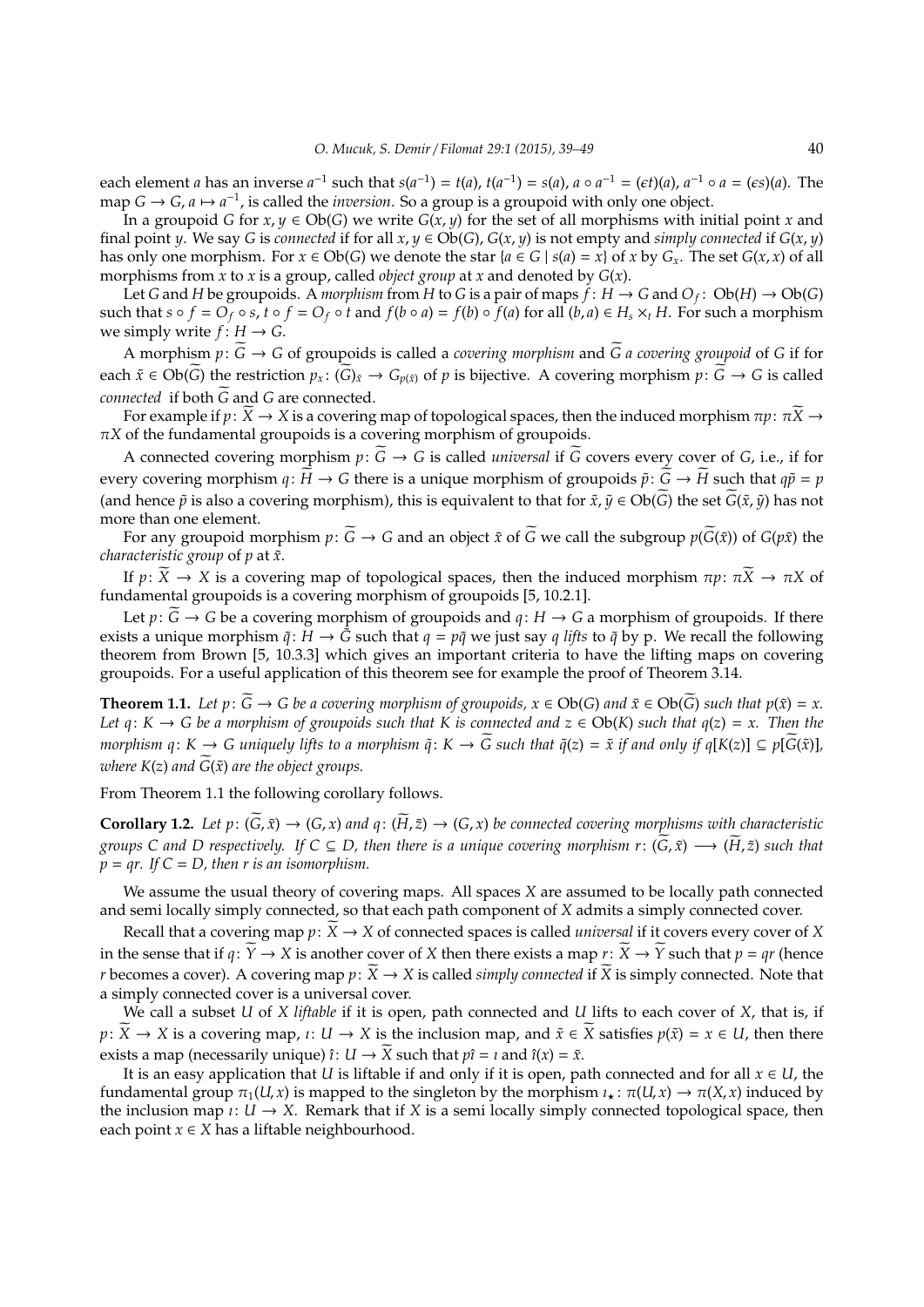We recall the following topology called *lifted topology* from [5, 10.5]

Let *X* be a semi-locally simply connected space and  $q: \widetilde{G} \to \pi X$  a covering morphism of groupoids. Let  $\widetilde{X} = Ob(\widetilde{G})$  and  $p = Ob(q): \widetilde{X} \to X$ . If U is the class of all liftable subsets of X and U is an element of U, then by Theorem 1.1 the induced morphism  $\iota_x : \pi(U, x) \to \pi(X, x)$  lifts to the morphism of groupoids  $\tilde{i}: \pi(U, x) \to (G, \tilde{x})$ . The set  $\tilde{i}(U) = \tilde{U}$  is called the *lifting* of *U*. The set of all such liftings of *U* for all *U* in  $U$ is written  $\tilde{\mathcal{U}}$ . Since *X* is semi-locally simply connected the set  $\tilde{\mathcal{U}}$  covers  $\tilde{X}$  and is a base for the open sets of a topology on  $\overline{X}$ . This topology on  $\overline{X}$  is called *lifted topology* of  $X$ .

For the lifted topology on  $\widetilde{X}$ , the following results, which we need in some proofs are given.

**Theorem 1.3.** [5, 10.5.3] *Let*  $f: Z \to X$  *be a continuous map. If the groupoid morphism*  $\pi f: \pi Z \to \pi X$  *lifts to a morphism*  $\tilde{f}$ :  $\pi Z \to \tilde{G}$ , then  $f' = Ob(\tilde{f})$ :  $Z \to \tilde{X}$  is continuous and is a lifting of  $f: Z \to X$ 

**Theorem 1.4.** [5, 10.5.5] *The lifted topology is the only topology on*  $\widetilde{X}$  *such that (a)*  $p: X \rightarrow X$  *is a covering map*; *(b)* there is an isomorphism  $r: \widetilde{G} \to \pi \widetilde{X}$  such that  $\pi p \circ r = q$ 

The following result, which is very useful for some proofs, say Theorem 3.11 and Corollary 3.15, is known as Covering Homotopy Theorem [19, Theorem 10.6]. In Theorem 3.12 a parallel result is given for the homotopies of functors.

**Theorem 1.5.** Let  $p: \widetilde{X} \to X$  be a covering map and Z a connected space. Consider the commutative diagram of *continuous maps*

$$
\begin{array}{ccc}\nZ & \xrightarrow{f} & \widetilde{X} \\
\downarrow & \searrow & \searrow \\
Z \times I & \xrightarrow{F} & X\n\end{array}
$$

*where*  $j: Z \to Z \times I$ ,  $j(z) = (z, 0)$  *for all*  $z \in Z$ . Then there is a unique continuous map  $\widetilde{F}: Z \times I \to \widetilde{X}$  such that  $p\widetilde{F} = F$ and  $\widetilde{F}j = \widetilde{f}$ .

As a corollary of this theorem if the maps  $f, g: Z \to X$  are homotopic, then their respective liftings  $\tilde{f}$  and  $\tilde{q}$  are homotopic. If f and q are homotopic, there is a continuous map  $F: Z \times I \to X$  such that  $F(z, 0) = f(z)$ and  $F(z, 1) = q(z)$ . So there is a continuous map  $\overline{F}: Z \times I \to \overline{X}$  as in Theorem 1.5. Here  $p\overline{F}(z, 0) = F(z, 0) = f(z)$ and  $p\widetilde{F}(z,1) = F(z,1) = g(z)$ . By the uniqueness of the liftings we have that  $\widetilde{F}(z,0) = \widetilde{f}(z)$  and  $\widetilde{F}(z,1) = \widetilde{g}(z)$ . Therefore  $\tilde{f}$  and  $\tilde{g}$  are homotopic.

#### **2. Coverings of H-rings**

An *H*-*group* can be thought as a group where the group axioms are satisfied up to homotopies rather than equalities [19, p.324]. The following definition is a ring version of the definition of an *H*-group.

**Definition 2.1.** An *H-ring* is a pointed topological space  $(X, x_0)$  with continuous maps

$$
m: X \times X, (x_0, x_0) \to (X, x_0), (x, x') \mapsto x + x'
$$
  

$$
n: X \times X, (x_0, x_0) \to (X, x_0), (x, x') \mapsto xx'
$$
  

$$
u: (X, x_0) \to (X, x_0), x \mapsto -x
$$

such that the following homotopies hold: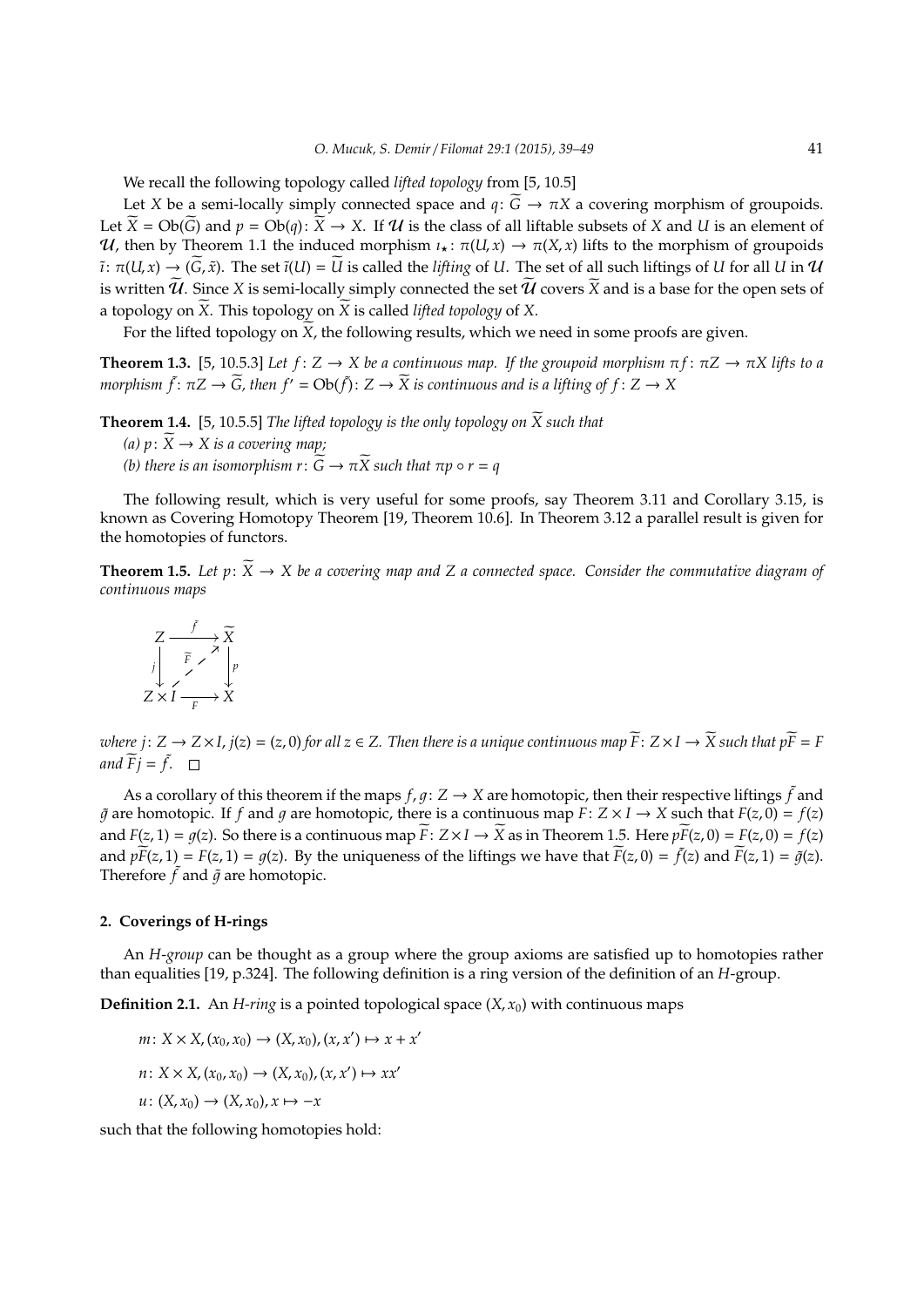- (i) homotopy associativity of  $m : m(1 \times m) \simeq m(m \times 1);$
- (ii) homotopy unit:  $m i_1 \approx 1 \approx m i_2$ , where  $i_1, i_2 \colon X \to X \times X$  are injections defined by  $i_1(x) = (x, x_0)$  and  $i_2(x) = (x_0, x);$
- (iii) homotopy inverse:  $m(1, u) \approx c \approx m(u, 1)$ ; where  $c: X \rightarrow X$  is the constant map at  $x_0$ ;
- (iv) homotopy commutativity of *m*:  $m \approx m'$ , where  $m'$  is defined by  $m'(x, x') = m(x', x)$  for  $x, x' \in X$ ;
- (v) homotopy associativity of  $n : n(1 \times n) \simeq n(n \times 1)$ ;
- (vi) left distributivity of *n* on *m*:  $n(1 \times m) \approx m(n_1, n_2)$  where  $n_1$  and  $n_2$  are defined by  $n_1(x, y, z) = xy$  and  $n_2(x, y, z) = xz;$
- (vii) right distributivity of *n* on *m*:  $n(m \times 1) \approx m(n_2, n_3)$ ; where  $n_3$  is defined by  $n_3(x, y, z) = yz$ .  $\Box$

We remark that the axioms of the associativity of *m*, the unit and the inverse can be respectively stated by the commutativity up to homotopy of the following diagrams:





and



The axioms of the associativity of *n*, left and right distributiveness can be restated by the commutativity up to homotopy of the following diagrams:

$$
X \times X \times X \xrightarrow{n \times 1} X \times X
$$
  
\n
$$
1 \times n
$$
\n
$$
X \times X \xrightarrow{n} X
$$
  
\n
$$
X \times X \times X \xrightarrow{n} X \times X
$$
  
\n
$$
(n_1, n_2)
$$
\n
$$
X \times X \xrightarrow{1 \times m} X \times X
$$
  
\n
$$
X \times X \xrightarrow{m} X
$$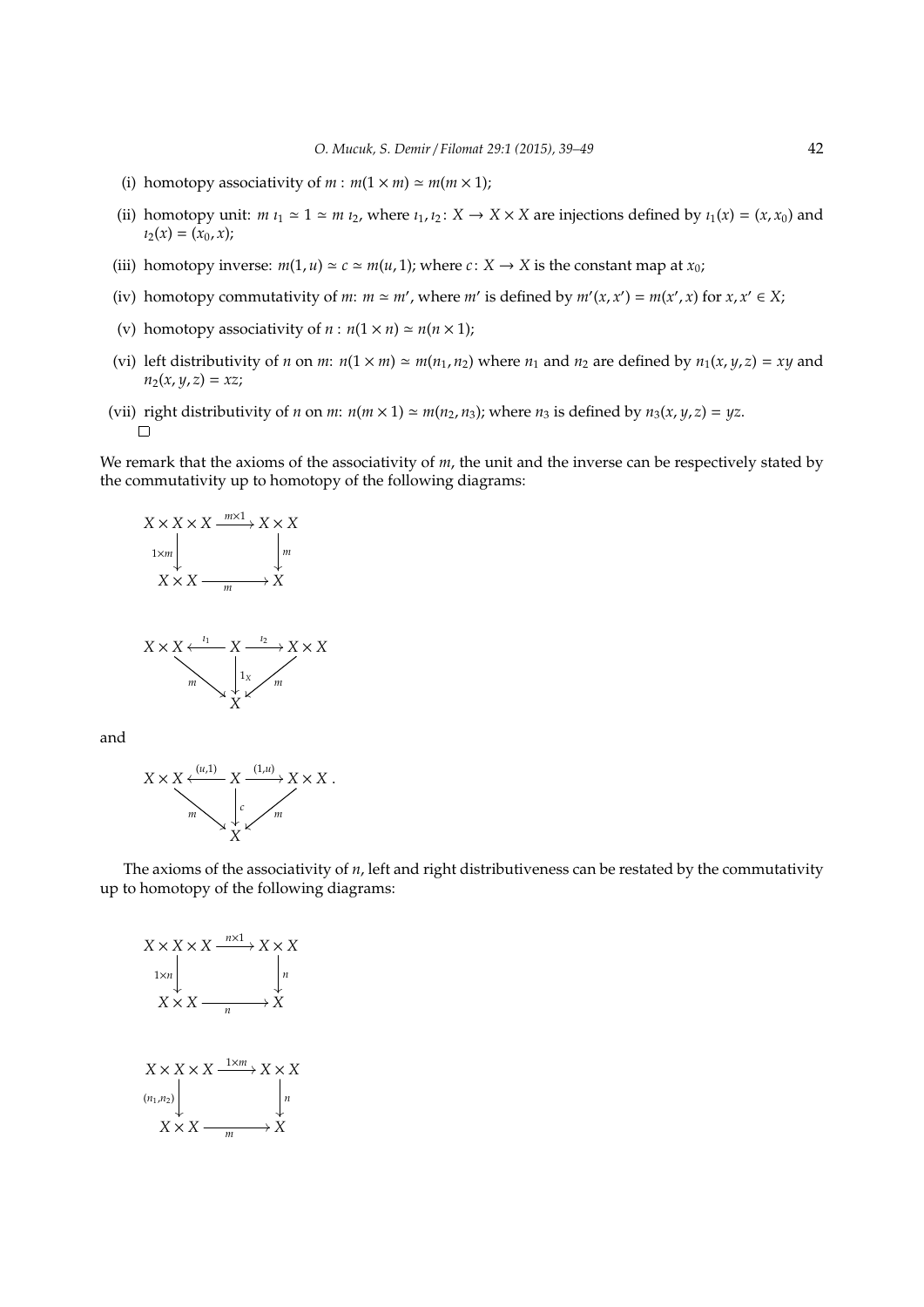$$
X \times X \times X \xrightarrow{m \times 1} X \times X
$$
  
\n
$$
\downarrow^{(n_2, n_3)} \downarrow \qquad \qquad \downarrow^{n}
$$
  
\n
$$
X \times X \xrightarrow{m} X
$$

**Example 2.2.** A topological ring *X* is an *H*-ring since the group addition

 $m: X \times X$ ,  $(0, 0) \rightarrow (X, 0)$ 

the multiplication

$$
n\colon X\times X, (0,0)\to (X,0)
$$

and the inverse map  $u: (X, 0) \rightarrow (X, 0)$  are continuous; and the axioms of Definition 2.1 are satisfied for equalities rather than homotopies.  $\square$ 

A *morphism* between *H*-rings  $(X, x_0)$  and  $(Y, y_0)$  is a continuous based map  $f: (X, x_0) \to (Y, y_0)$  with the homotopies:

$$
f \circ m_X \simeq m_Y \circ (f \times f)
$$
  

$$
f \circ n_X \simeq n_Y \circ (f \times f).
$$

By the fact that the vertical union of commutative diagrams up to homotopy is also commutative up to homotopy, *H*-rings and morphisms between them constitute a category denoted by HRing.

# **3. Coverings of categorical rings**

For the homotopies of functors we first need the following fact whose proof is straightforward.

**Proposition 3.1.** Let C,  $D$  and  $E$  be categories and  $F: C \times D \rightarrow E$  a functor. Then for  $x \in Ob(C)$  and  $y \in Ob(\mathcal{D})$  we have the induced functors

$$
F(x,-)\colon \mathcal{D}\to \mathcal{E}
$$

*F*( $-y$ ):  $C \rightarrow \mathcal{E}$ .

 $\Box$ 

We write  $J$  for the simply connected groupoid whose objects are 0 and 1; and whose non-identity morphisms are  $\iota: 0 \to 1$  and  $\bar{\iota}: 1 \to 0$ . As similar to the homotopy of continuous functions, the homotopy of functors is defined as follows.

**Definition 3.2.** [5, p.228] Let  $f, g: C \to \mathcal{D}$  be functors. These functors are called *homotopic* and written  $f \simeq g$ if there is a functor  $F: C \times J \rightarrow D$  such that  $F(-, 0) = f$  and  $F(-, 1) = q$ . □

**Proposition 3.3.** [5, 6.5.10] If the maps  $f, g: X \to Y$  are homotopic, then the induced morphisms  $\pi f, \pi g: \pi X \to Y$  $\pi Y$  of the fundamental groupoids are homotopic.

**Definition 3.4.** Let  $f, g: C \to D$  be two functors. We call f and g are *naturally isomorphic* if there exists a natural isomorphism  $\sigma: f \rightarrow g$ .  $\square$ 

**Theorem 3.5.** [11, Theorem 3.5] *The functors f, g: C*  $\rightarrow$  *D are homotopic in the sense of Definition 3.2 if and only if they are naturally isomorphic.*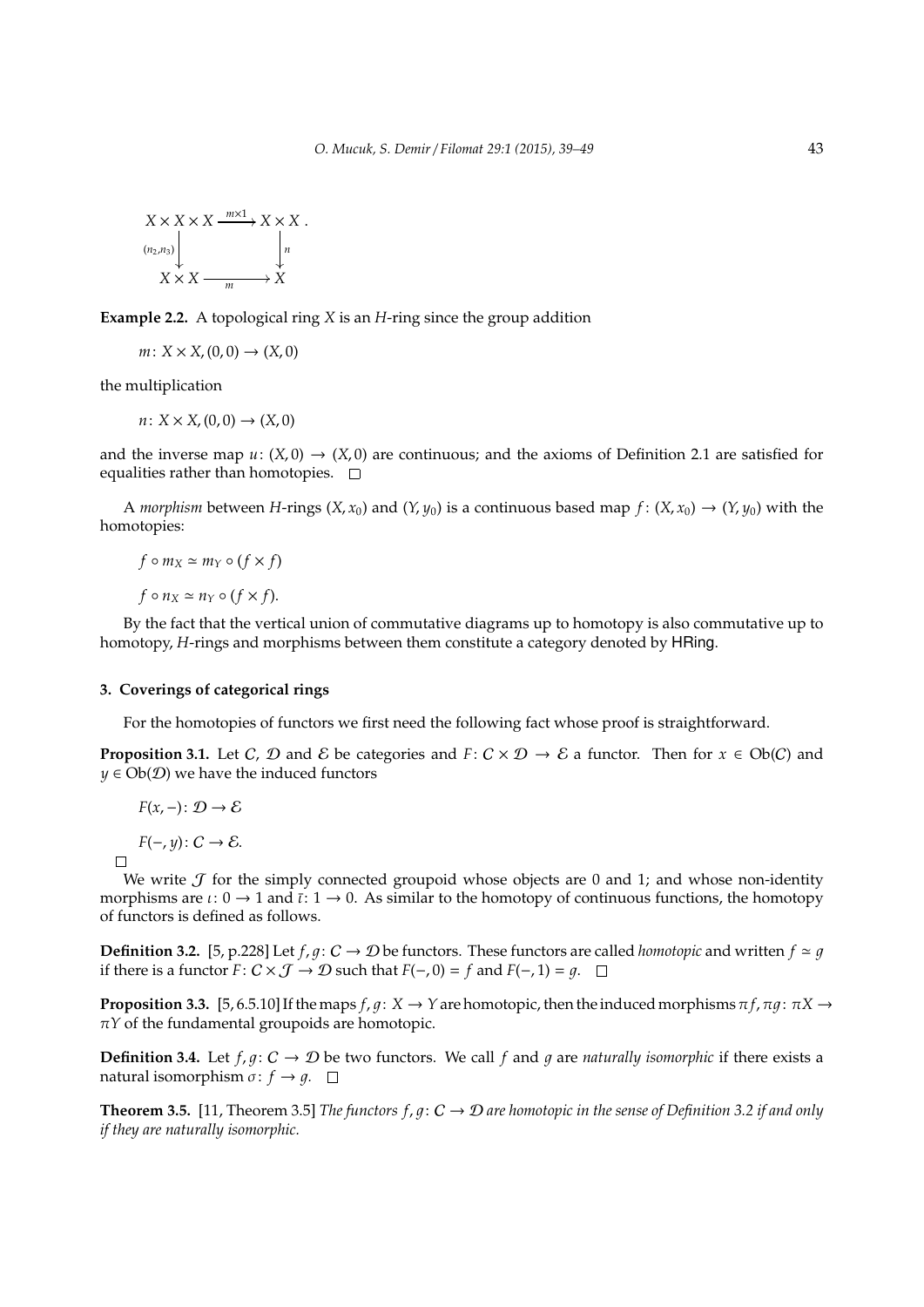A *group-groupoid* is a group object in the category of groupoids [7]; equivalently, it is an internal category and hence an internal groupoid in the category of groups ([18], [1]) . An alternative name, quite generally used, is "2-group", see for example [4]. Recently for example in [1], [12] and [13] some results on groupgroupoids have been generalized to the internal groupoids for certain algebraic categories. A *ring-groupoid* which is an internal groupoid in the category of ring, in other words a ring object in the category of groupoids is defined in [14] as follows:

**Definition 3.6.** A *ring-groupoid G* is a groupoid endowed with a ring structure such that the following additive, product and inverse maps are the morphisms of groupoids:

- $m: G \times G \rightarrow G$ ,  $(a, b) \mapsto a + b$ ;
- $n: G \times G \rightarrow G$ ,  $(a, b) \mapsto ab$ ;
- $u: G \rightarrow G$ ,  $a \mapsto -a$ ;
- 0:  $\{ \star \} \rightarrow G$ , where  $\{ \star \}$  is singleton.

```
\Box
```
Here note that in this definition, the axioms involving the ring can be stated in terms of functors as follows:

- (i) associativity of  $m : m(1 \times m) = m(m \times 1)$ ;
- (ii) unit:  $m t_1 = 1_G = m t_2$ , where  $t_1, t_2 : G \to G \times G$  are injections defined by  $t_1(a) = (a, 0)$  and  $t_2(a) = (0, a)$ ;
- (iii) inverse:  $m(1, u) = c = m(u, 1)$ ; where  $c: G \rightarrow G$  is the constant map at 0;
- (iv) commutativity of *m*:  $m = m'$ , where  $m'$  is defined by  $m'(a, b) = m(b, a)$  for  $a, b \in G$ ;
- (v) associativity of  $n : n(1 \times n) = n(n \times 1)$ ;
- (vi) left distributivity of *n* on *m*:  $n(1 \times m) = m(n_1, n_2)$ ; where  $n_1$  and  $n_2$  are defined by  $n_1(a, b, c) = ab$  and  $n_2(a, b, c) = ac;$
- (vii) right distributivity of *n* on *m*:  $n(m \times 1) = m(n_2, n_3)$ ; where  $n_3$  is defined by  $n_3(a, b, c) = bc$ .

In the definition of ring-groupoid if we require these functors to be homotopic rather than equal, we obtain the definition of *weak categorical ring*. In the literature the group case of this notion is called *categorical group* (see [8] and [10])

**Definition 3.7.** Let G be a groupoid. Let

 $\oplus: G \times G \rightarrow G$ ,  $(a, b) \mapsto a + b$  $\odot: G \times G \rightarrow G$ ,  $(a, b) \mapsto ab$ 

and

$$
\ominus\colon \mathcal{G}\to \mathcal{G}, a\mapsto -a
$$

be functors called respectively *additive, product* and *inverse*. Let  $0 \in Ob(G)$  be an object. If the following conditions are satisfied, then we call  $(G, \oplus, \odot, \ominus, 0)$  a *weak categorical ring* and write just  $G$ :

- 1. the functors  $\oplus (1 \times \oplus), \oplus (\oplus \times 1) : G \times G \times G \rightarrow G$  are homotopic;
- 2. the functors  $0 \oplus 1, 1 \oplus 0$ :  $G \rightarrow G$  defined by  $(0 \oplus 1)(a) = 0 + a$  and  $(1 \oplus 0)(a) = a + 0$  for  $a \in G$  are homotopic to the identity functor  $G \rightarrow G$ ;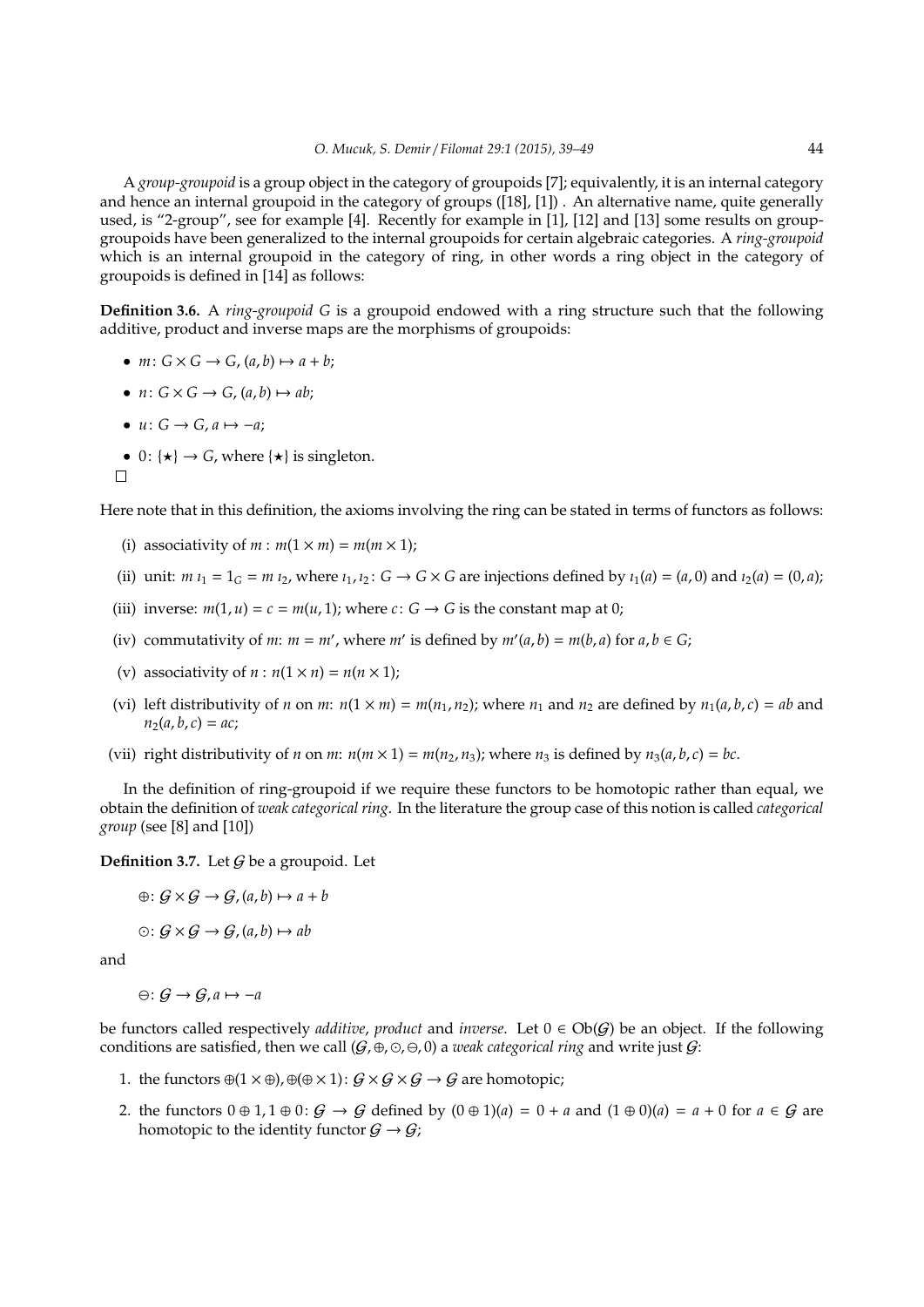- 3. the functors ⊕(1, ⊖),⊕(⊖, 1):  $G \rightarrow G$  defined by ⊕(1, ⊖)(*a*) = *a* + (−*a*) and ⊕(⊖, 1)(*a*) = −*a* + *a* are homotopic to the constant functor  $0: G \rightarrow G$ ;
- 4. the functors  $\oplus$  and  $\oplus'$  are homotopic, where  $a \oplus' b = b \oplus a$ ;
- 5. the functors  $\odot(1 \times \odot)$ ,  $\odot(\odot \times 1)$ :  $\mathcal{G} \times \mathcal{G} \times \mathcal{G} \rightarrow \mathcal{G}$  are homotopic;
- 6. the functors  $\odot(1 \times \oplus)$  and  $\oplus(\odot_1, \odot_2)$  defined by  $\odot(1 \times \oplus)(a, b, c) = a(b + c)$  and  $\oplus(\odot_1, \odot_2)(a, b, c) = ab + ac$ are homotopic, where  $\odot$ <sub>1</sub> and  $\odot$ <sub>2</sub> are defined by  $\odot$ <sub>1</sub>(*a*, *b*, *c*) = *ab* and  $\odot$ <sub>2</sub>(*a*, *b*, *c*) = *ac*;
- 7. the functors  $\odot$ ( $\oplus \times 1$ ) and  $\oplus$ ( $\odot$ <sub>2</sub>,  $\odot$ <sub>3</sub>) defined by  $\odot$ ( $\oplus \times 1$ )(*a*, *b*, *c*) = (*a*+*b*)*c* and  $\oplus$ ( $\odot$ <sub>2</sub>,  $\odot$ <sub>3</sub>)(*a*, *b*, *c*) = (*ac*) + (*bc*), where  $\odot_3$  is defined by  $\odot_3(a, b, c) = bc$  and  $\odot_2(a, b, c) = ac$ .  $\Box$

Here we note that in this definition if these functors are equal rather than homotopic, then the weak categorical ring is called a *strict categorical ring* which is a ring-groupoid.

Note that the additive  $\oplus: G \times G \to G$  is a functor if and only if

$$
(b \circ a) + (d \circ c) = (b + d) \circ (a + c) \tag{1}
$$

and similarly the product  $\odot: G \times G \rightarrow G$  is a functor if and only if

$$
(b \circ a)(d \circ c) = (bd) \circ (ac) \tag{2}
$$

for *a*, *b*, *c*, *d* ∈ G whenever the composites *b* ◦ *a* and *d* ◦ *c* are defined. Since  $\ominus$ :  $G \rightarrow G$ ,  $a \mapsto -a$  is a functor we have  $-(b \circ a) = (-b) \circ (-a)$  when the groupoid composite  $b \circ a$  is defined and  $-(1_x) = 1_{(-x)}$  for  $x \in Ob(G)$ .

**Theorem 3.8.** *If*  $(X, x_0)$  *is an H-ring, then the fundamental groupoid*  $\pi X$  *is a weak categorical ring.* 

**Proof:** Since  $(X, x_0)$  is an *H*-ring there are continuous maps

$$
m: X \times X, (x_0, x_0) \to (X, x_0)
$$
  

$$
n: X \times X, (x_0, x_0) \to (X, x_0)
$$
  

$$
u: (X, x_0) \to (X, x_0)
$$

with the homotopies (i)-(vii) in Definition 2.1. Then by these maps we have the following induced morphisms of fundamental groupoids:

$$
\oplus = \pi m \colon \pi X \times \pi X, (x_0, x_0) \to (\pi X, x_0)
$$

$$
\odot = \pi n \colon \pi X \times \pi X, (x_0, x_0) \to (\pi X, x_0)
$$

$$
\Theta = \pi u \colon \pi(X, x_0) \to \pi(X, x_0)
$$

By Proposition 3.3 we have the following homotopies of the functors induced by the homotopies (i)-(vii) in Definition 2.1:

(i)  $\oplus$  (1  $\times$   $\oplus$ )  $\simeq$   $\oplus$  ( $\oplus$   $\times$  1);

(ii) 
$$
0 \oplus 1 \simeq 1 \oplus 0 \simeq 1;
$$

- (iii)  $\oplus (1, \ominus) \simeq c \simeq \oplus (\ominus, 1);$
- $(iv) \oplus \simeq \oplus'$ ;
- (v)  $\odot(1 \times \odot) \simeq \odot(\odot \times 1);$
- (vi)  $\odot(1 \times \oplus) \simeq \oplus(\odot_1, \odot_2);$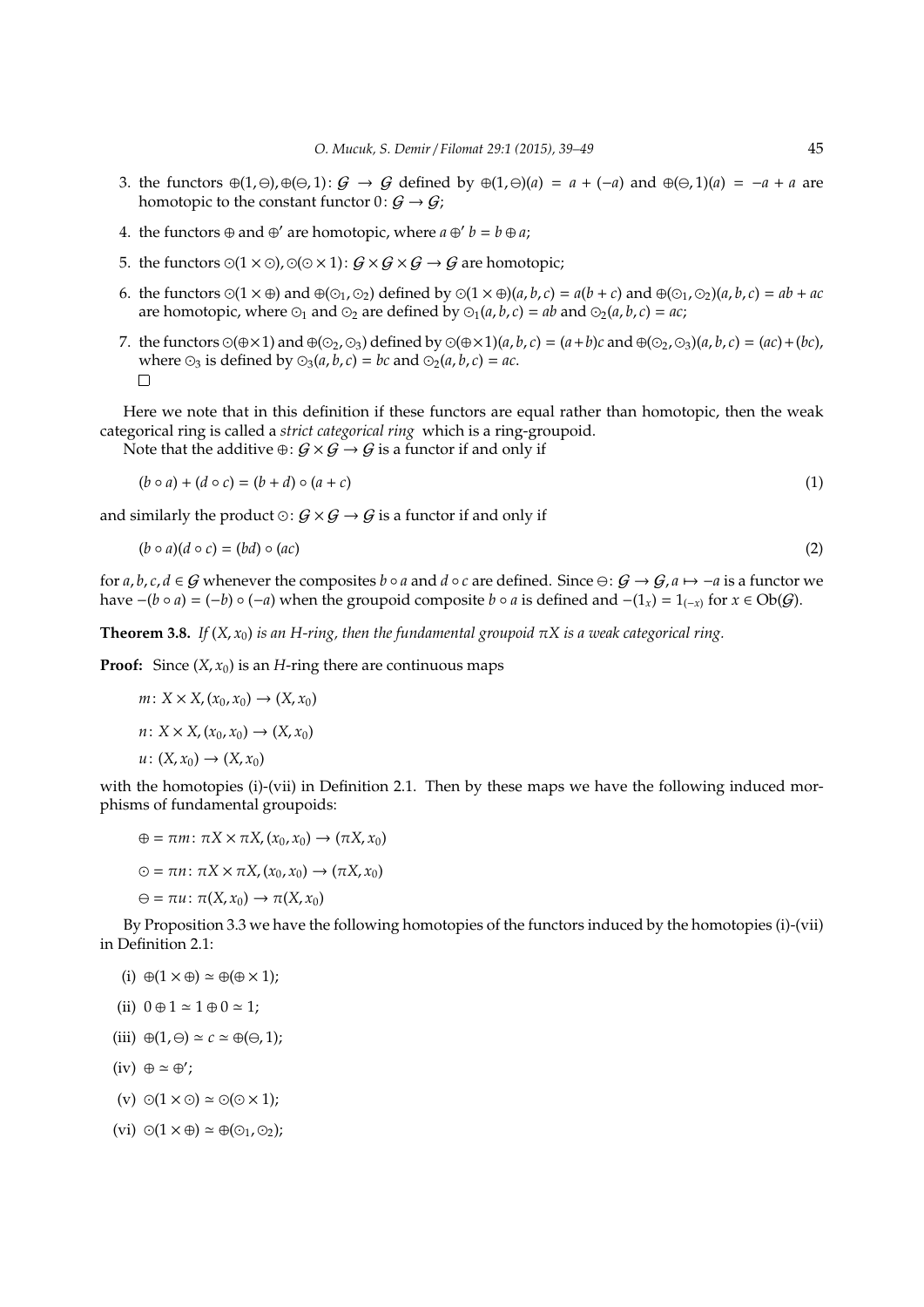(vii)  $\odot$ ( $\oplus \times 1$ )  $\simeq \oplus$ ( $\odot$ ,  $\odot$ <sub>3</sub>)

Therefore  $\pi X$  becomes a weak categorical ring as required.

 $\Box$ 

 $\Box$ 

**Definition 3.9.** Let  $G$  and  $H$  be two weak categorical rings. A morphism of weak categorical rings is a morphism  $f: H \rightarrow G$  of groupoids such that:

- (i) the functors  $f \oplus g$ ,  $\oplus (f \times f)$ :  $H \times H \rightarrow G$  are homotopic;
- (ii) the functors  $f \odot g \odot (f \times f)$ :  $H \times H \rightarrow G$  are homotopic;
- (iii)  $f(0_H)$  is isomorphic to  $0_G$ , where  $0_G$  and  $0_H$  are respectively the base points of  $G$  and  $H$ .  $\Box$

Therefore we have a category of weak categorical rings and morphisms between them. Denote this category CatRing .

**Proposition 3.10.** If  $p: (\overline{X}, \tilde{x}_0) \to (X, x_0)$  is a morphism of *H*-rings, then the induced map  $\pi p: \pi \overline{X} \to \pi X$  is a morphism of weak categorical rings.

**Proof:** As we define above if  $p: (\widetilde{X}, \widetilde{x}_0) \to (X, x_0)$  is a morphism of *H*-rings, we have the homotopies of maps  $f \circ m_X \simeq m_Y \circ (f \times f)$  and  $f \circ n_X \simeq n_Y \circ (f \times f)$ . Then by Proposition 3.3 we have the homotopies of the functors  $\pi f \circ \pi m_X \simeq \pi m_Y \circ (\pi f \times \pi f)$  and  $\pi f \circ \pi n_X \simeq n_Y \circ (\pi f \times \pi f)$ . The other details follow.

Let  $(X, x_0)$  be an *H*-ring. Then we have a category Cov<sub>Hring</sub>/( $X, x_0$ ) of covering morphisms of *H*-rings  $f: (X, \tilde{x}_0) \to (X, x_0)$  based on  $(X, x_0)$ . Similarly we have another category Cov<sub>CatRing</sub>/πX of morphisms  $p: \widetilde{G} \to \pi X$  of weak categorical rings, which are covering morphisms on the underlying groupoids.

**Theorem 3.11.** Let  $(X, x_0)$  be an *H*-ring such that the underlying space has a simply connected cover. Then the categories  $Cov_{\text{Hring}}/(X, x_0)$  and  $Cov_{\text{Cat}\text{Ring}}/\pi X$  are equivalent.

**Proof:** Let  $p: (\overline{X}, \tilde{x}_0) \to (X, x_0)$  be a morphism of *H*-rings which is a covering map on the underlying spaces. Then by Proposition 3.10, the induced morphism  $\pi p$ :  $\pi \tilde{X} \to \pi X$  is a morphism of weak categorical rings which is a covering morphism of underlying groupoids. So in this way we have a functor

 $\pi\colon \mathsf{Cov}_{\mathsf{Hring}}/(\mathsf{X},\mathsf{x}_0)\to \mathsf{Cov}_{\mathsf{Cat}\mathsf{Ring}}/\pi\mathsf{X}.$ 

Conversely we define another functor

$$
\eta\colon \mathsf{Cov}_{\mathsf{CatRing}}/\pi X\to \mathsf{Cov}_{\mathsf{Hring}}/(X,x_0)
$$

as follows:

Let  $q: \widetilde{G} \to \pi X$  be a morphism of weak categorical rings which is a covering morphism on the underlying groupoids. Then by Theorem 1.4 there is a *lifted topology* on  $\widetilde{X} = Ob(\widetilde{G})$  and an isomorphism  $r: \widetilde{G} \to \pi \widetilde{X}$ such that  $p = O_q$ :  $\widetilde{X} \to X$  is a covering map and  $q = \pi p \circ r$ . Hence weak categorical ring structure on  $\widetilde{G}$ transports via *r* to  $\pi \tilde{X}$ . So we have the morphisms of groupoids

$$
\widetilde{\oplus}: \pi \widetilde{X} \times \pi \widetilde{X} \longrightarrow \pi \widetilde{X}
$$

$$
\widetilde{\odot}: \pi \widetilde{X} \times \pi \widetilde{X} \longrightarrow \pi \widetilde{X}
$$

$$
\widetilde{\ominus}: \pi \widetilde{X} \longrightarrow \pi \widetilde{X}
$$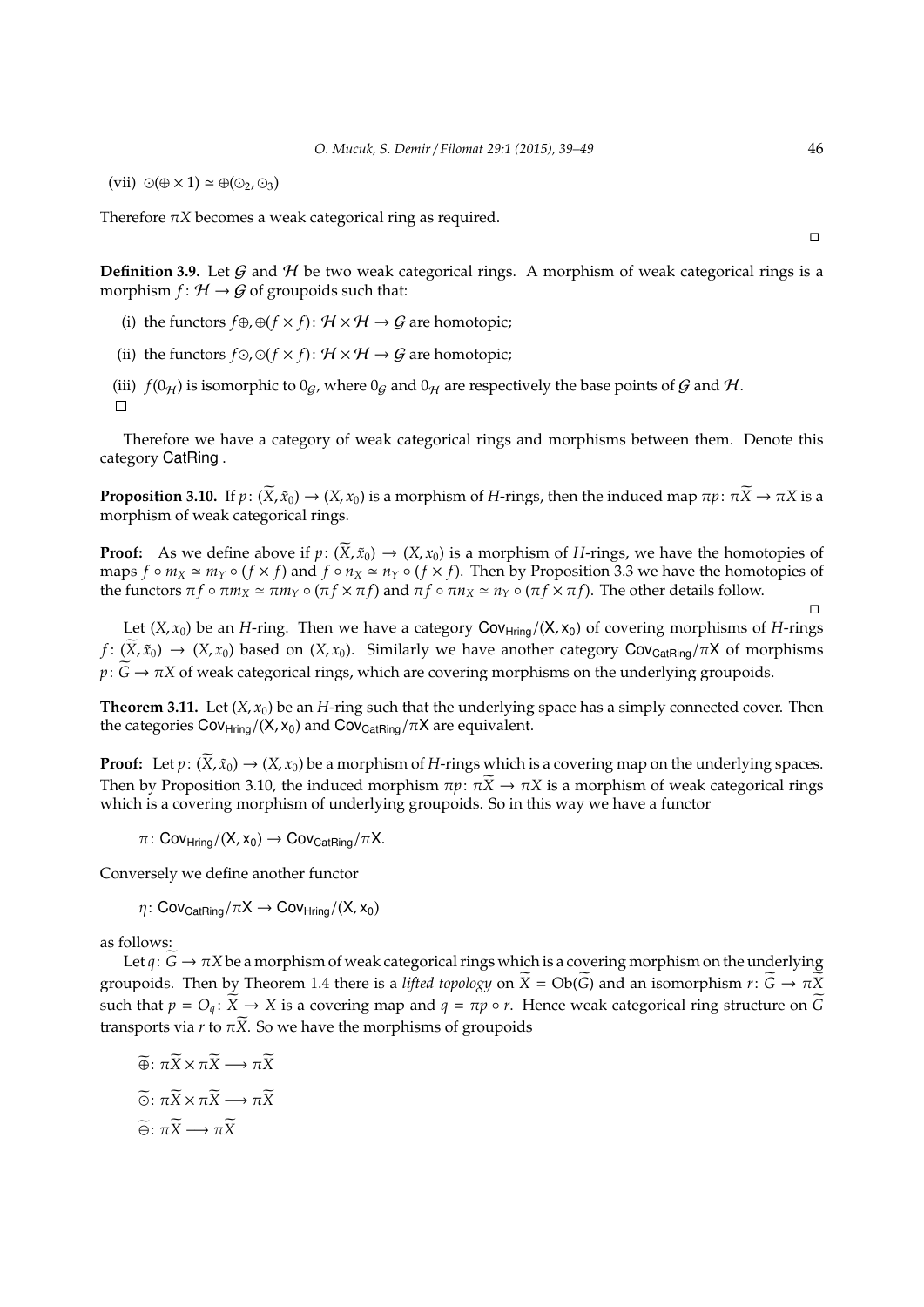such that  $\pi p \circ \widetilde{\Theta} = \Theta \circ (\pi p \times \pi p)$ ,  $\pi p \circ \widetilde{\Theta} = \Theta \circ (\pi p \times \pi p)$  and  $\pi p \circ \widetilde{\Theta} = \Theta \circ \pi p$ . These morphisms induce respectively the following maps which are continuous by Theorem 1.3:

$$
\tilde{m}: \widetilde{X} \times \widetilde{X} \longrightarrow \widetilde{X}
$$

$$
\tilde{n}: \widetilde{X} \times \widetilde{X} \longrightarrow \widetilde{X}
$$

$$
\tilde{u}: \widetilde{X} \longrightarrow \widetilde{X}
$$

Since  $(X, x_0)$  is an *H*-ring with the maps

 $m: X \times X$ ,  $(x_0, x_0) \rightarrow (X, x_0)$  $n: X \times X$ ,  $(x_0, x_0) \rightarrow (X, x_0)$  $u: (X, x_0) \rightarrow (X, x_0)$ 

we have the homotopies (i)-(vii) in Definition 2.1. Then by Theorem 1.5 we have the same homotopies for *m̃*, *ñ* and *ũ*. Therefore ( $\overline{X}$ ,  $\tilde{x}_0$ ) becomes an *H*-ring and *p*: ( $\overline{X}$ ,  $\tilde{x}_0$ ) → ( $X$ ,  $x_0$ ) is a covering morphism of *H*-rings.<br>The other details of the proof follow from the equivalence of the The other details of the proof follow from the equivalence of the underlying spaces and groupoids.

As similar to Theorem 1.5, due to the following theorem the liftings of homotopic functors are also homotopic.

**Theorem 3.12.** [11, Theorem 3.12] *Let p*:  $(\widetilde{G}, \widetilde{x}) \to (G, x)$  *be a covering morphism of groupoids. Suppose that K is a* simply connected groupoid, i.e, for each  $x, y \in Ob(K)$ ,  $K(x, y)$  has only one morphism. Let  $f, g: (K, z) \to (G, x)$  be *the morphisms of groupoids such that f and* 1 *are homotopic. Let* ˜ *f and* 1˜ *be the liftings of f and* 1 *respectively. Then*  $\tilde{f}$  and  $\tilde{g}$  are also homotopic.

**Definition 3.13.** Let G be a weak categorical ring,  $0 \in Ob(G)$  the base point and let G be just a groupoid. Suppose  $p: \widetilde{G} \to G$  is a covering morphism of groupoids and  $\widetilde{0} \in Ob(\widetilde{G})$  such that  $p(\widetilde{0}) = 0$ . We say that the weak categorical ring structure of G lifts to  $\tilde{G}$  if there exists a weak categorical ring structure on  $\tilde{G}$  with the base point  $\tilde{0}$  ∈ Ob( $\tilde{G}$ ) such that  $p: \tilde{G} \to G$  is a morphism of weak categorical rings  $\Box$ 

**Theorem 3.14.** Let  $\widetilde{G}$  be a simply connected groupoid and  $G$  a weak categorical ring. Suppose that  $p: \widetilde{G} \to G$  is *a covering morphism on the underlying groupoids. Let*  $0 ∈ Ob(G)$  *be the base point of*  $G$  *and*  $0$  ∈  $Ob\ G$  *such that*  $p(\tilde{0}) = 0$ . Then the weak categorical ring structure of G lifts to  $\tilde{G}$ .

**Proof:** Since  $G$  is weak categorical ring, we have the following functors

- $\oplus: G \times G \rightarrow G$ ,  $(a, b) \mapsto a \oplus b$ ;
- $\bullet \odot: \mathcal{G} \times \mathcal{G} \rightarrow \mathcal{G}$ ,  $(a, b) \mapsto a \odot b$ ;
- $\Theta: \mathcal{G} \to \mathcal{G}, a \mapsto a^{-1};$
- 0:  $\{ \star \} \rightarrow G$

with the homotopies of the functors (i)-(vii) in Definition 3.7. Since  $\tilde{G}$  is a simply connected groupoid by Theorem 1.1, the functors  $\oplus$ ,  $\odot$  and  $\ominus$  lift respectively to the morphisms of groupoids:

$$
\widetilde{\oplus} \colon \widetilde{G} \times \widetilde{G}, (\widetilde{0}, \widetilde{0}) \to (\widetilde{G}, \widetilde{0})
$$

$$
\widetilde{\odot} \colon \widetilde{G} \times \widetilde{G}, (\widetilde{0}, \widetilde{0}) \to (\widetilde{G}, \widetilde{0})
$$

and

$$
\widetilde{\Theta} \colon (\widetilde{G}, \widetilde{0}) \to (\widetilde{G}, \widetilde{0})
$$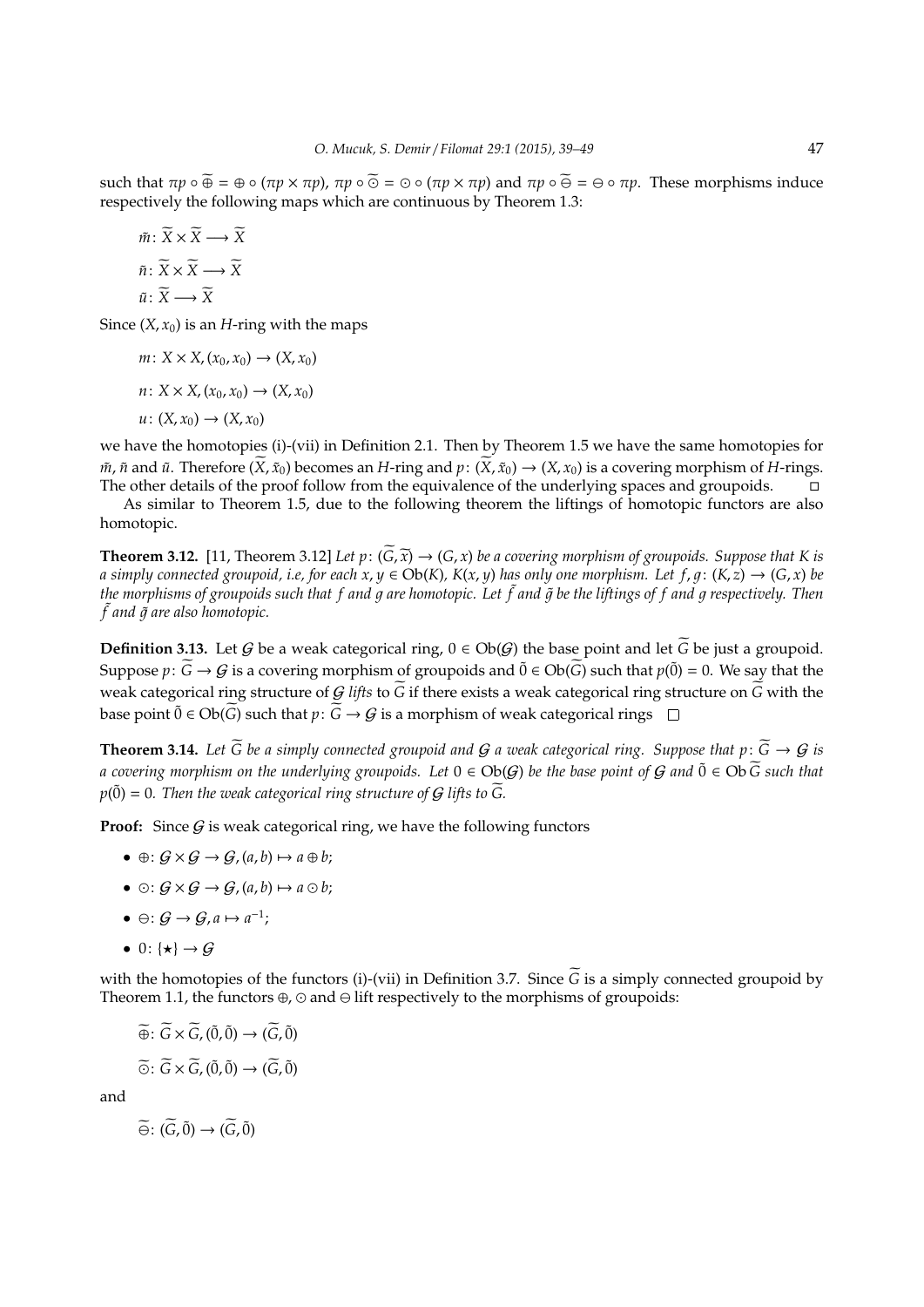By Theorem 3.12 the axioms (i)-(vii) of Definition 3.7 are satisfied for the  $\tilde{\Phi}$ ,  $\tilde{\Phi}$  and  $\tilde{\Theta}$ . Therefore  $\tilde{G}$  is a week categorical ring as required.

The group structure of a connected topological group lifts to a simply connected covering space ( e.g. [9]). In non-connected case this problem was studied in [20] (see also [2] for a lifting of *R*-module structure to the covering spaces and see [3] for setting *R*-module object in the category of groupoids). We now give a similar result for *H*-ring as a result of Theorem 3.14.

**Corollary 3.15.** Let  $(X, x_0)$  be an *H*-ring and  $p: (\overline{X}, \tilde{x}_0) \to (X, x_0)$  a covering map. If  $\overline{X}$  is a simply connected topological space, then *H*-ring structure of  $(X, x_0)$  lifts to  $(\widetilde{X}, \widetilde{x}_0)$ , i.e,  $(\widetilde{X}, \widetilde{x}_0)$  is an *H*-ring and  $p: (\widetilde{X}, \widetilde{x}_0) \to (X, x_0)$ is a morphism of *H*-ring.

**Proof:** Since  $p: (\overline{X}, \tilde{x}_0) \to (X, x_0)$  is a covering map, the induced morphism  $\pi p: \pi \overline{X} \to \pi X$  is a covering morphism of groupoids. Since  $(X, x_0)$  is an *H*-ring by Theorem 3.8  $\pi X$  is a weak categorical ring. Since  $\widetilde{X}$ is simply connected the fundamental groupoid  $\pi \overline{X}$  is a simply connected groupoid. So by Theorem 3.14 the weak categorical ring structure of  $\pi X$  lifts to  $\pi X$ . So we have the induced morphisms of fundamental groupoids

$$
\widetilde{\oplus} : \pi \widetilde{X} \times \pi \widetilde{X} \longrightarrow \pi \widetilde{X}
$$

$$
\widetilde{\odot} : \pi \widetilde{X} \times \pi \widetilde{X} \longrightarrow \pi \widetilde{X}
$$

and

$$
\widetilde{\Theta} \colon \pi \widetilde{X} \longrightarrow \pi \widetilde{X}
$$

such that  $πp \circ Φ = Φ \circ (πp × πp)$  and  $u \circ πp = πp \circ ω$  and therefore we have the maps, which are continuous by Theorem 1.3.

$$
\tilde{m}: \widetilde{X} \times \widetilde{X} \longrightarrow \widetilde{X}
$$

$$
\tilde{n}: \widetilde{X} \times \widetilde{X} \longrightarrow \widetilde{X}
$$

$$
\tilde{u}: \widetilde{X} \longrightarrow \widetilde{X}.
$$

Since the axioms (i)-(vii) of Definition 2.1 are satisfied for *m*, *n* and *u* by Theorem 1.5 same axioms are satisfied for  $\tilde{m}$ ,  $\tilde{n}$  and  $\tilde{u}$ . Hence  $(\tilde{X}, \tilde{x_0})$  becomes an *H*-ring and  $p: (\tilde{X}, \tilde{x_0}) \to (X, x_0)$  a morphism of *H*-rings, which is a covering map on the underlying spaces. which is a covering map on the underlying spaces.

#### **References**

- [1] H. F. Akız, N. Alemdar, O. Mucuk and T. Sahan, Coverings of internal groupoids and crossed modules in the category of groups with operations, Georgian Math. Journal 20-2 (2013) 223-238.
- [2] N. Alemdar and O. Mucuk, Existence of covering topological R-modules, Filomat 27- 6 (2013) 1121-1126.
- [3] N. Alemdar and O. Mucuk, The liftings of *R*-modules to covering groupoids, Hacettepe Journal of Mathematics and Statistics 41 (6), (2012) 813-822.
- [4] J. C. Baez and A. D. Lauda, Higher-dimensional algebra. V. 2-groups. Theory Appl. Categ. **12** (2004) 423–491 (electronic).
- [5] R. Brown, Topology and groupoids, BookSurge LLC, U.K 2006.
- [6] R. Brown and O. Mucuk, Covering groups of non-connected topological groups revisited, Math. Proc. Camb. Phil. Soc. 115 (1994) 97-110.
- [7] R. Brown and C. B. Spencer, G-groupoids, crossed modules and the fundamental groupoid of a topological group, Proc. Konn. Ned. Akad. v. Wet. 79 (1976) 296-302.
- [8] P.C. Carrasco, A. R. Garzon and J. G. Miranda, Schreier theory for singular extensions of categorical groups and homotopy classification, Comm. in Algebra 28 (5) (2000) 2585-2613.
- [9] C. Chevalley, Theory of Lie groups, Princeton University Press, 1946.
- [10] S. MacLane Categories for Working Mathematician, Springer-Verlag, Berlin, 1971.
- [11] O. Mucuk and T. Sahan, Covering groupoids of categorical groups, , Hacettepe Journal of Math and Statis 42-4 (2013) 419-430.
- [12] O. Mucuk and T. Sahan, Coverings and crossed modules of topological groups with operations, Turkish Journal of Mathematics 38 (2014) 833-845.